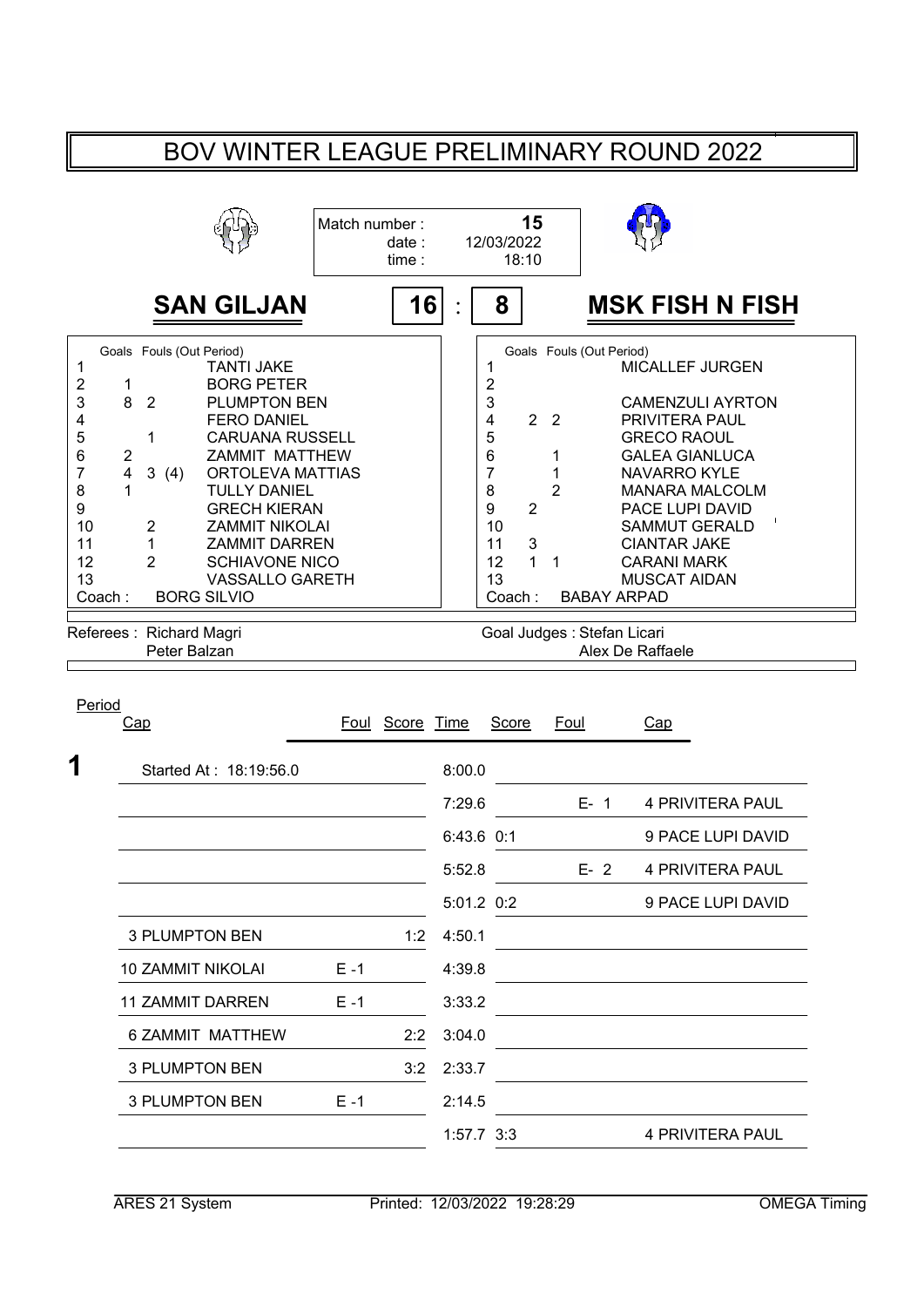| Period                    |         |                        |            |              |             |                                    |
|---------------------------|---------|------------------------|------------|--------------|-------------|------------------------------------|
| Cap<br>7 ORTOLEVA MATTIAS |         | Foul Score Time<br>4:3 | 17.2       | Score        | <u>Foul</u> | Cap                                |
| Ended At: 18:33:21.5      |         |                        | 0.0        |              |             |                                    |
| Started At: 18:36:00.1    |         |                        | 8:00.0     |              |             |                                    |
|                           |         |                        | 6:48.8     |              | $E - 1$     | <b>14 FALZON LUCAS</b>             |
| <b>3 PLUMPTON BEN</b>     |         | 5:3                    | 6:38.3     |              |             |                                    |
|                           |         |                        | 6:06.7     |              | $P - 2$     | 14 FALZON LUCAS                    |
|                           |         |                        | 4:35.4 5:4 |              |             | <b>12 CARANI MARK</b>              |
|                           |         | <b>TIMEOUT</b>         | 4:35.4     |              |             |                                    |
| 7 ORTOLEVA MATTIAS        |         | 6:4                    | 3:32.1     |              |             |                                    |
|                           |         |                        | 3:00.1     |              |             | $E - 1$<br><b>8 MANARA MALCOLM</b> |
| 3 PLUMPTON BEN            |         | 7:4                    | 2:51.8     |              |             |                                    |
|                           |         |                        | 2:08.1     |              |             | $E-1$<br>7 NAVARRO KYLE            |
| <b>3 PLUMPTON BEN</b>     |         | 8:4                    | 2:05.6     |              |             |                                    |
|                           |         |                        | 1:34.2     |              |             | $E - 2$<br>8 MANARA MALCOLM        |
| <b>3 PLUMPTON BEN</b>     |         | 9:4                    | 1:29.3     |              |             |                                    |
| 5 CARUANA RUSSELL         | $E - 1$ |                        | 43.2       |              |             |                                    |
|                           |         |                        |            | 43.2 TIMEOUT |             |                                    |
| Ended At: 18:51:52.9      |         |                        | 0.0        |              |             |                                    |
| Started At: 18:55:37.2    |         |                        | 8:00.0     |              |             |                                    |
| 7 ORTOLEVA MATTIAS        |         | 10:4                   | 6:46.5     |              |             |                                    |
| 7 ORTOLEVA MATTIAS        | $E - 1$ |                        | 6:28.9     |              |             |                                    |
|                           |         |                        | 4:39.4     |              | $E-1$       | <b>12 CARANI MARK</b>              |
| 2 BORG PETER              |         | 11:4                   | 4:33.7     |              |             |                                    |
| 7 ORTOLEVA MATTIAS        |         | 12:4                   | 3:17.9     |              |             |                                    |
| 8 TULLY DANIEL            |         | 13:4                   | 2:45.7     |              |             |                                    |
|                           |         |                        | 2:11.0     |              | E.          | <b>15 MERCIECA CLINT</b>           |
| <b>3 PLUMPTON BEN</b>     | $P - 2$ |                        | 52.8       |              |             |                                    |